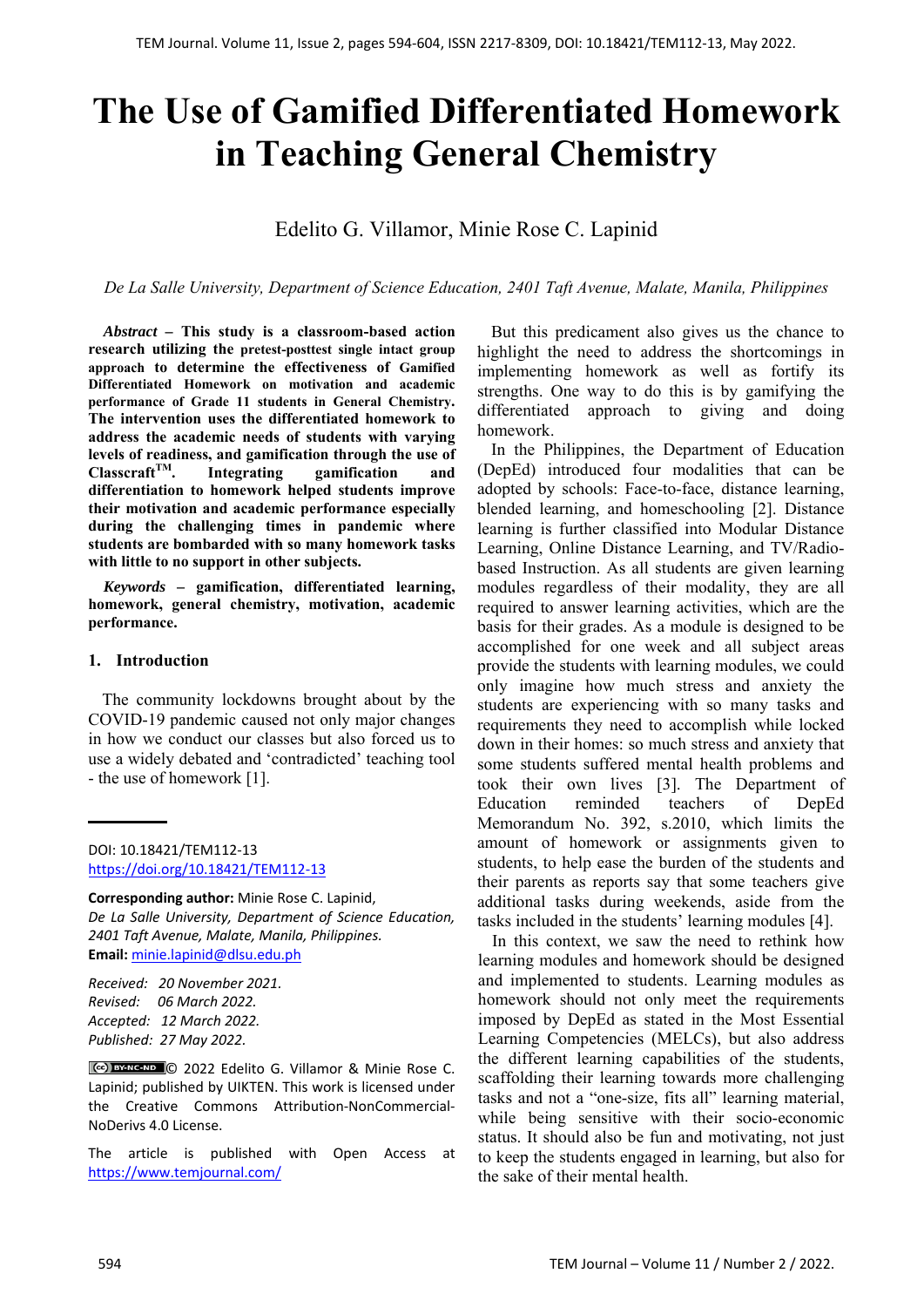This research paper intends to address the following problems encountered by the researcher: (1) the poor performance of the students in General Chemistry 1, (2) the lack of motivation of students in doing more challenging tasks, (3) the poor perception of students towards doing homework, (4) the short amount of time students spends in doing their learning modules or homework, and (5) the low homework completion of students. We suppose that gamifying the differentiated approach to homework can attend to these problems. We also believe that addressing these problems will not only help student learn chemistry more, but also make the delivery of lessons and homework more cohesive and effective, given the pandemic situation.

# *On Homework*

Homework is defined as school assignments given by teachers for students to accomplish before or after school hours [5]. In his definition, Cooper pointed out that (1) guided learning done inside the school, (2) extracurricular activities, and (3) home study courses cannot be classified as homework [6].

Teachers have different purposes in giving homework to students. Epstein & Voorhis [7] enumerated the purposes of assigning homework as 10Ps: Practice, Preparation, Participation, Personal development, Parent-child relations, Parent-teacher communications, Peer interactions, Policy, Public relations, and Punishment. Homework can be designed by the teacher to carry out multiple purposes, depending on the intentions of the teacher. Minke [8] listed four purposes of homework which, in the viewpoint of the researcher, can be used in designing a teacher's classroom instruction: (a) Prelearning, (b) Checking of Understanding, (c) Practicing, and (d) Processing.

Homework has been known for decades to improve the academic performance of students [5], [6]. But in recent years, the positive effect of homework on a students' academic performance is seen to be directly affected by the length of homework time [10] and the grade level of the student [11], [12].

Despite its benefits, homework has quite a number of adversaries because of the disadvantages of its use. These are: inability of homework to address diverse students' needs [13], [14] lack of sensitivity to students' socio-economic status [15], [16], poor teacher monitoring and feedback, lack of motivators to increase students' engagement [14], poor regulation on the quantity of homework tasks [17], and poor design and content [18].

At the end of all of these debates on homework, Gill and Schlossman [1] espouse in order to bring the most out of homework, one has to look at it without bias and try to reconcile its strengths and weaknesses; making educational policies on homework based on empirical data but heeding the cries of students, parents, and teachers.

## *On Differentiation*

Tomlinson [19] defined differentiation as "the efforts of teachers to respond to variance among learners in the classroom". When differentiating instruction for a diverse group of students, the teacher observe and apply appropriate teaching strategies to suit their different talents and learning styles [20]. The teacher also provides multiple options on how the students can access information, how they process the ideas they have acquired, and how they want to showcase what they learned [21].

As mentioned earlier that one of homework's shortcoming is inability to address students' diverse needs, incorporating differentiated instruction in the design of homework, is indubitably, the obvious solution. Teachers can differentiate homework based on the students' level of readiness, interests, and learning styles with diversified instruction elements like content, process, product, and learning environment [22], [23].

Studies have shown that differentiating homework or giving students options for the homework has positive effects students' engagement [24], [25] and academic performance [26]. But Heather [25] further added that when the difficulty of homework tasks is differentiated but no additional credits are given to those who engage on difficult tasks, students still tend to work only on easier tasks. To encourage students to take on more challenging tasks which can further improve their performance, gamification can be employed to motivate them.

#### *On Gamification*

Deterding [27] defined gamification as "the use of game design in nongame contexts". This definition was further clarified by Sailer et al. [28] by pointing out the four semantic components on which gamification is built: (1) game, (2) elements, (3) design, and (4) non-game contexts. These four components show gamification of education means: (a) non-game context like classroom activities become rule-based and goal-oriented just like games, (b) elements of games are embedded into classroom activities, such as rewards, tasks, ranking, etc., and (c) game elements are carefully weaved into the lesson to boost engagement of the students [29], [30], [31].

Several researches showed that using gamification in teaching students can improve their academic performance or achievement and attitude towards their lesson [30], [32], [33], [9].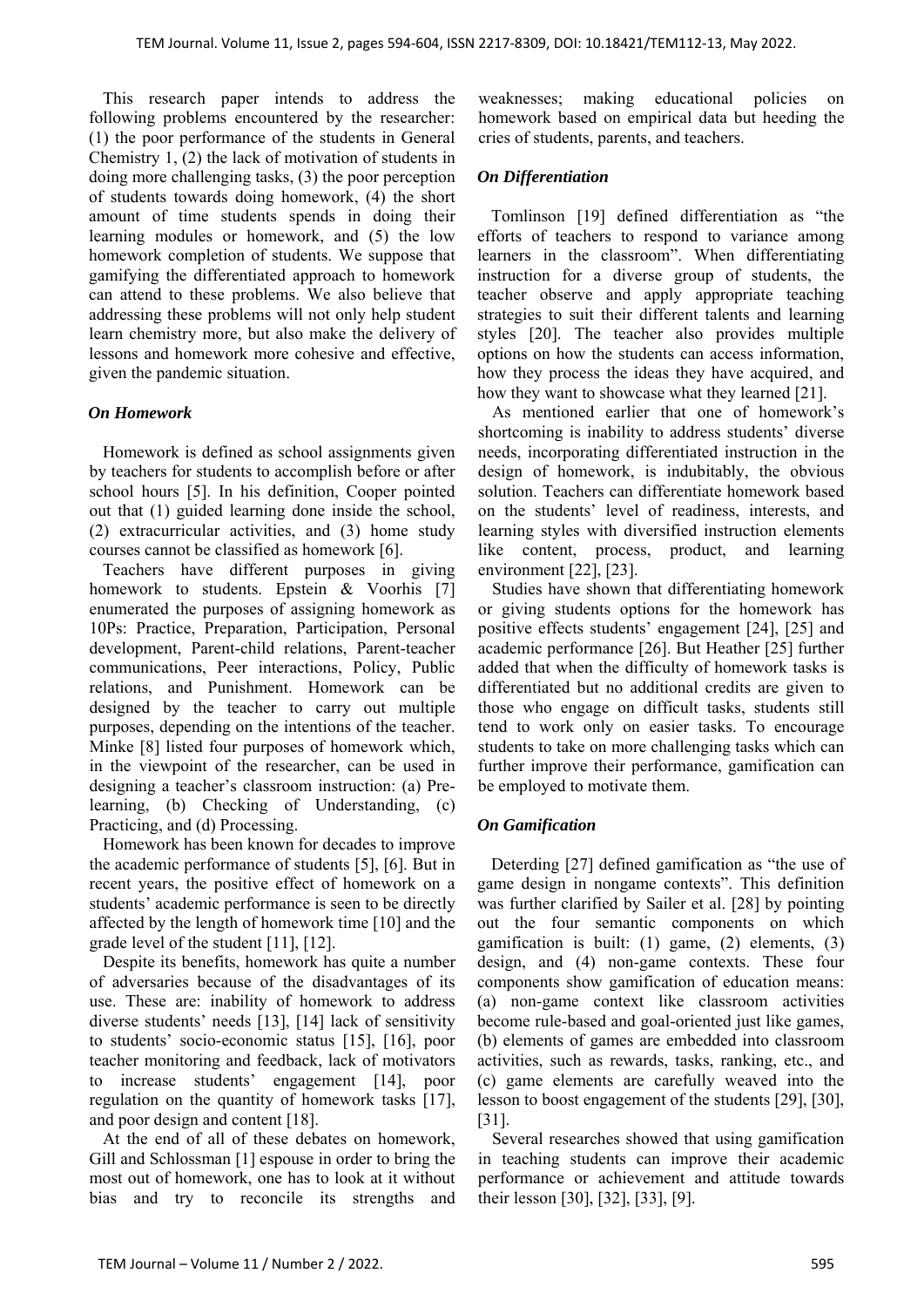To summarize, homework is a 'problematic solution' to students' academic performance and motivation. By considering the strengths and weaknesses of homework and intentionally applying differentiation and gamification, homework can be transformed into a great instructional tool for teacher.

# **2. Methodology**

The study is a classroom-based action research utilizing the quasi-experimental pretest-posttest single intact group approach consisting of 54 Grade 11 STEM students who consented to participate in the study. The explanatory sequential mixed method was used for data collection. Quantitative data consist of the students' motivation and academic performance, and the qualitative data came from the focus group discussions.

Prior to the intervention, the Chemistry Motivation Questionnaire (CMQ II) was administered as pretest. The CMQ II was adopted from the study of Glynn et al. [34]. The Cronbach's alpha of the questionnaire is 0.92. Students were further asked what problems they encountered in doing homework. Afterwards, an orientation on the use of Classcraft was conducted.

The online platform used to gamify homework, manage class activities and outputs was Classcraft™, which is shown in Figure 1.



*Figure 1. Classcraft Dashboard* 

▪ *Characters* **-** Students were allowed to choose among the three types of characters: Guardian, Healer, or Mage. Guardians have skills that can protect their teammates from damage and they have the highest HP among all other characters. This character is good for students who are struggling in class because if they fail to submit their homework on time, they exhibit negative behavior, or if they fail the formative test in the Boss Battle feature, their HP suffers greatly. Healers are for average students. They have moderate HP and they have skills that can heal themselves or their teammates when they lose HP. They can also revive fallen teammates. Lastly, Mages are great for students who do well in class. Mages have the least HP and this character could easily die if the student fails to submit homework on time or gives an incorrect answer in the Boss Battle, but they have the highest Action Points (AP) which are needed to use skills. As the students accumulate Experience Points (XP) and Gold Points (GP), they can upgrade and personalize their character's avatar to their liking.

*▪ Point System and Levelling Up -* Whenever students submit their homework or output, either early or on-time, or exhibit good behavior inside the class, they can receive Experience Points (XP) and/or Gold Points (GP). When a student reaches a set amount of XP, the student's character will automatically level up. Levelling up can open more options for avatar upgrades and gives the students Power Points that they can use to pick a new skill for their character. These skills can be used to protect or prevent negative consequences or give students privileges inside the classroom. GP, on the other hand, is the currency used to buy upgrades for their avatar. Unfortunately, the teacher can only give GP to their students if they pay for a premium account.

*▪ Class Tools* - The Class Tools are a set of elements that a teacher can use to gamify their class. It includes Random Picker, Random Events, Kudos, Stopwatch, Volume Meter, Grade Converter, and Boss Battles. Of these tools, the Boss Battle is the one frequently used since it acts as the formative test in the platform. The teacher may select a student or a team to fight a certain boss by answering questions. Correct answers can inflict damage to the boss while incorrect answers can cause the student to lose HP, but can be avoided by using skills. If the boss's HP goes down to zero, the student wins the battle and gains XP and/or GP. But, if student loses the battle and the HP goes down to zero, other teammates will also lose HP.



*Figure 2. Classcraft Quests* 

*▪ Quests-* The main feature that was used in Classcraft is the Quest. It transforms the lesson and the activities into an adventure that the students can engage into to progress in the lesson and submit their outputs (please see Figure 2).

In this Quest feature, the teacher designed the lesson into a series of tasks that the students can accomplish in order to progress with the lesson. When the students accomplish quest tasks, either early or on-time, they gain a certain amount XP and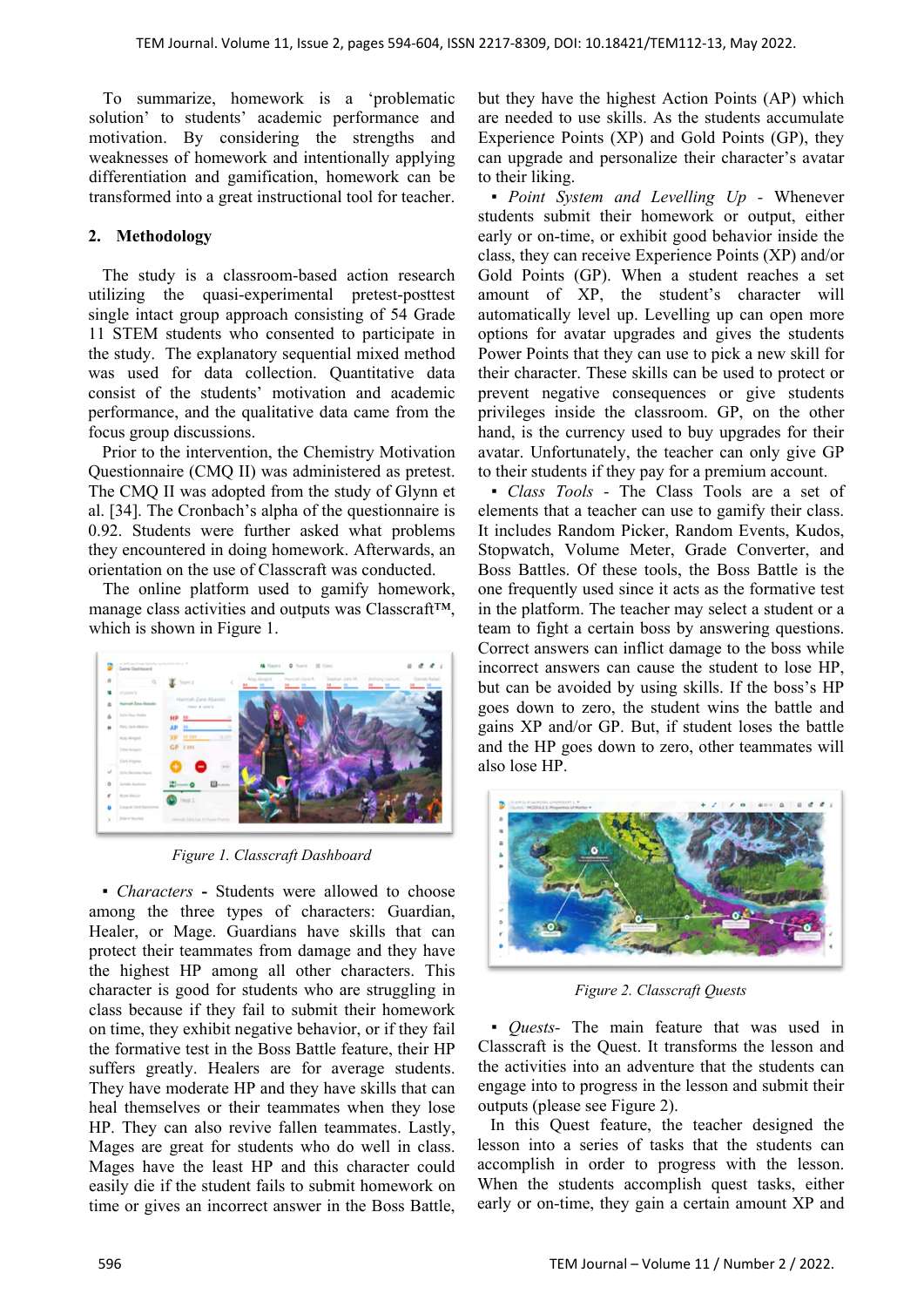GP, which the teacher can customize depending on the weight of each task. The student then submits output here and the teacher directly gives feedback on these outputs.

Gamification was done using the point system, avatar, and quests in Classcraft. Differentiation was incorporated in homework by providing students with video lessons, online lectures through Gmeet, and printed modules for differentiated content. Differentiating Process was done by providing students with varying levels of difficulty in the Process Homework. Product was also differentiated by giving students the opportunity to choose which performance task they would like to submit. As for the learning environment, it was also differentiated by allowing them to choose whether to attend the online class in Gmeet, to watch uploaded video lessons in YouTube, and/or ask questions about the lesson through Facebook Messenger.

The lesson follows a certain format to cater the different types of homework. The students were informed that the only required task to accomplish was the Easy Practice Homework, but they may also answer the Average and Difficult Practice Homework if they want to in order to gain more XP and GP.

After four weeks, XPs and homework completion were recorded. These were used to identify the effects of Gamified Differentiated Homework on the students' motivation and academic performance. The Chemistry Motivation Questionnaire (CMQ II) was again administered to see if there was a change in the students' motivation. After processing and analyzing the data, a focus group discussion was conducted to explain and to triangulate the quantitative analysis.

# **3. Results**

# *Students' Existing Problems Concerning Homework*

The following were the themes drawn from the analysis of students' responses regarding difficulties concerning homework.

*Too much household chores and school activities/tasks.* Students said they were overwhelmed with school activities and responsibilities at home. They felt overloaded with tasks from their teachers simultaneously giving them a lot of homework, individual and group activities, and research tasks, sometimes with very short deadlines. Because of this, they tend to forget to accomplish some of them. This further worsens when they get home where they have to perform household chores, leaving them with too little time to work on their homework and other school responsibilities. Excerpts from students are shown below:

"I'm overwhelmed with the (school) activities, the responsibilities also at home."

"I was overloaded with a ton of homework, individual activities, and group activities that we cannot manage our time well so instead of having free time for resting, we tend to use it to do our homework instead."

The literatures [17], [18] mentioned about teachers giving too much homework to students and parents complaining that their child is no longer able to have 'family time' because of too much homework. It was as if the students were choosing between school activities and family time: either they work on one and neglect the other. But the survey revealed that the students were actually trying to make ends meet.

*Time Management.* Some of the students admitted that they have poor time management. As one student puts it:

"The most common problem I experience in doing homework is my lack of time. I am not good in managing my time, there are a lot of things that needs to be accomplish and sometimes the activity is difficult so, I can't finish everything on time."

They also wouldn't answer their homework at home and just play games with their friends. One student says:

"Don't [sic] have enough time because I spend most of my time in doing household chores and playing basketball."

And when they come to school, they would do their homework tasks inside their classroom, sometimes even just before the subject's period while asking for help from their classmates. Some also blame their teachers for their poor time management for giving them too much homework simultaneously and with a very short deadline, and the household chores that they have to take care of when they come home from school.

*Unmet Learning Competencies and Vague Instructions from the Teacher.* Students had negative experience in doing homework because of their teachers. Some teachers did not teach the lesson but gave a homework anyway.

"The homework is different from what the teacher discussed during the lecture time."

They also complained about not understanding the lesson and vague instructions about the homework.

"Not specific instructions, I get anxious that my work will deviate from my classmate's [sic]."

*Lack of Motivation*. Some of the students admitted they lose interest in doing homework. Some of the reasons they mentioned were the distractions from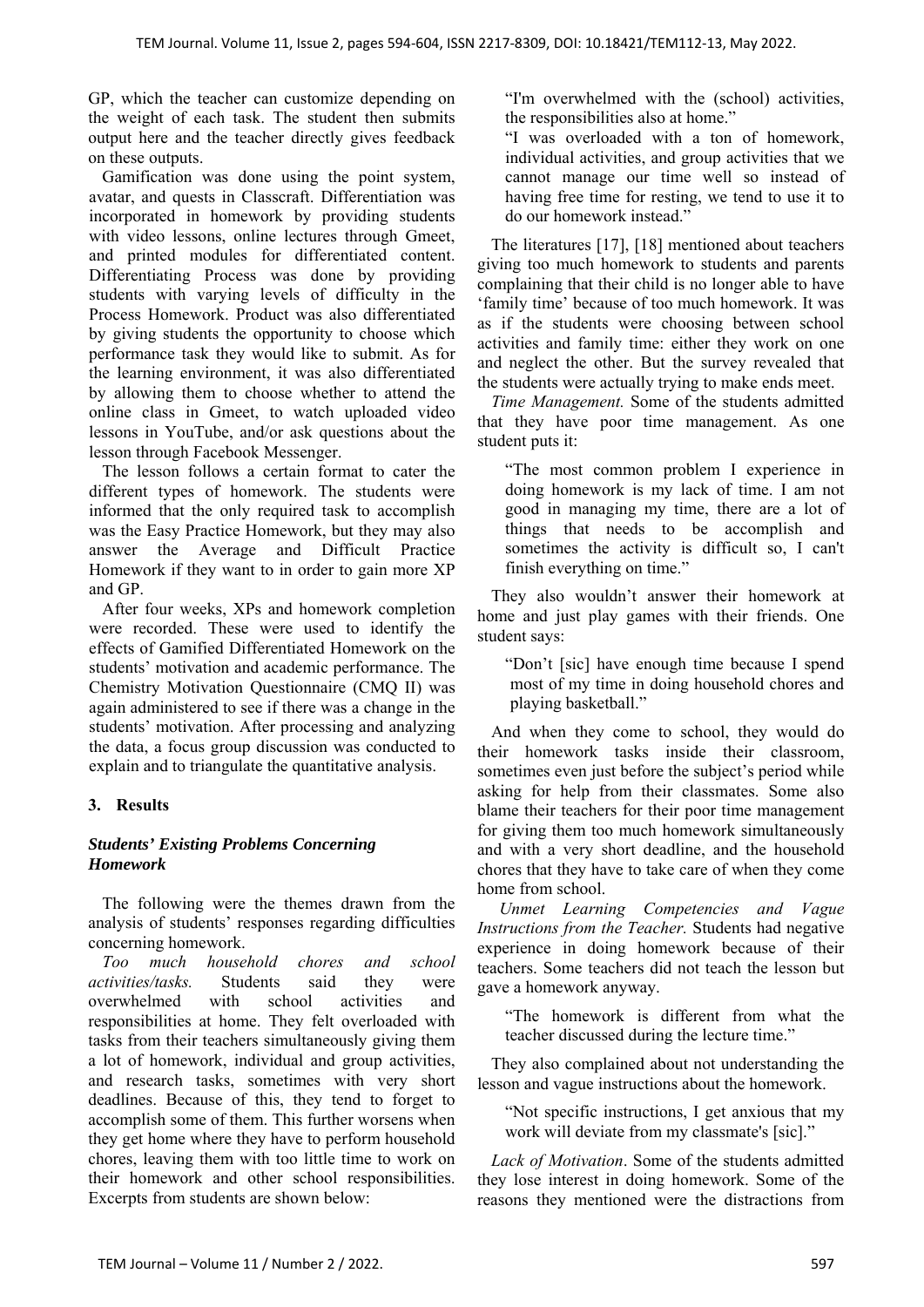playing games, their homework was not interesting, and they have friends that they can rely on for their homework.

"The common problem … is I lose interest to do the homework and my time goes to playing and roaming."

"I keep on relying with my friends that I know they will help me in answering my homework."

*Lack of Materials/Money Needed to do Homework*. The students find it difficult to accomplish their homework because of poor or no internet connectivity. Before the pandemic, they had rent computers in shops for them to be able to research for their homework. Printing or buying the materials they need for their homework are also some of the difficulties that they experienced when doing homework.

"There is lot of problem that I encountered in my junior high school while doing my homework like lack of equipment and things that I need to do to finish my task and assignment."

"Lack of resources or money."

"My problem is where I will get the load to use in searching and also the materials, I need in order to finish the task."

## *Students' Performance on the Different Types of Homework*

The students' performance on the different types of homework were measured using the students' average XP per type of homework during the fourweek intervention. The highest possible scores that a student can get from all types of homework are as follows: 800 XP for both Pre-learning Homework and Checking of Understanding Homework and 1000 XP for both Practice Homework and Process Homework.

Figure 3 shows the Pre-learning Homework (PLH) and Checking of Understanding Homework (CUH) had the highest average XP compared to other types of homework (PLH = 537.5, CUH = 552.5, PraH = 474.25, and ProH =  $358.25$ ). But as pointed out by the students in the focus group discussion, the PLH was the easiest because they require them to define the terminologies. The Checking of Understanding Homework also had a high average XP because it was given immediately after the discussion, which they find it easy to answer because it is still fresh in their minds. On the other hand, the Practice Homework (PraH), and Process Homework (ProH) require higher order thinking skills (HOTS), making it difficult to accomplish.

"Usually in Pre-learning Homework, it's more on definition of terms that can be easily answered using Google. We exert more effort on Practice Homework because we want to try the average and difficult (activities)."



*Figure 3. Average Experience Points per Type of Homework in Different Chemistry Topics* 

This implies that practice homework, and process homework should have bigger effect on the students' grades.

#### *Effects of Gamified Differentiated Homework*

*Students' Academic Performance in terms of Experience Points.* The effects of gamified differentiated homework on the students' academic performance in terms of Experience Points that they have accumulated were studied using Friedman's Test in order to see if there was a significant change on the students' homework scores during the four weeks of intervention, as it was assumed that the more motivated the students are, the better their performance.

*Table 1. Descriptive Statistics of the Experience Points per Topic* 

|                                      | N  |        | Minimum Maximum Mean |         | Std.<br>Deviation |
|--------------------------------------|----|--------|----------------------|---------|-------------------|
| Week 1<br>Properties of<br>Matter    | 54 | 200.00 | 3200.00              | 2201.85 | 916.41            |
| Week 2<br>Chemical<br><b>Bonding</b> | 54 | 0.00   | 3200.00              | 1846.30 | 1095.40           |
| Week 3<br>Stoichiometry              | 54 | 0.00   | 3200.00              | 1814.81 | 1026.89           |
| Week 4<br>Gas Laws                   | 54 | 0.00   | 3200.00              | 1825.93 | 1208.49           |

Table 1 shows the descriptive statistics of students' homework scores per topic discussed in the 4-week intervention. The mean of week 1 is significantly higher than the other weeks. The Friedman's test ( $\alpha$ ) = 0.05) showed that there was a significant difference between the four topics,  $\chi^2$  =18.86, p= 0.000, on the academic performance of the students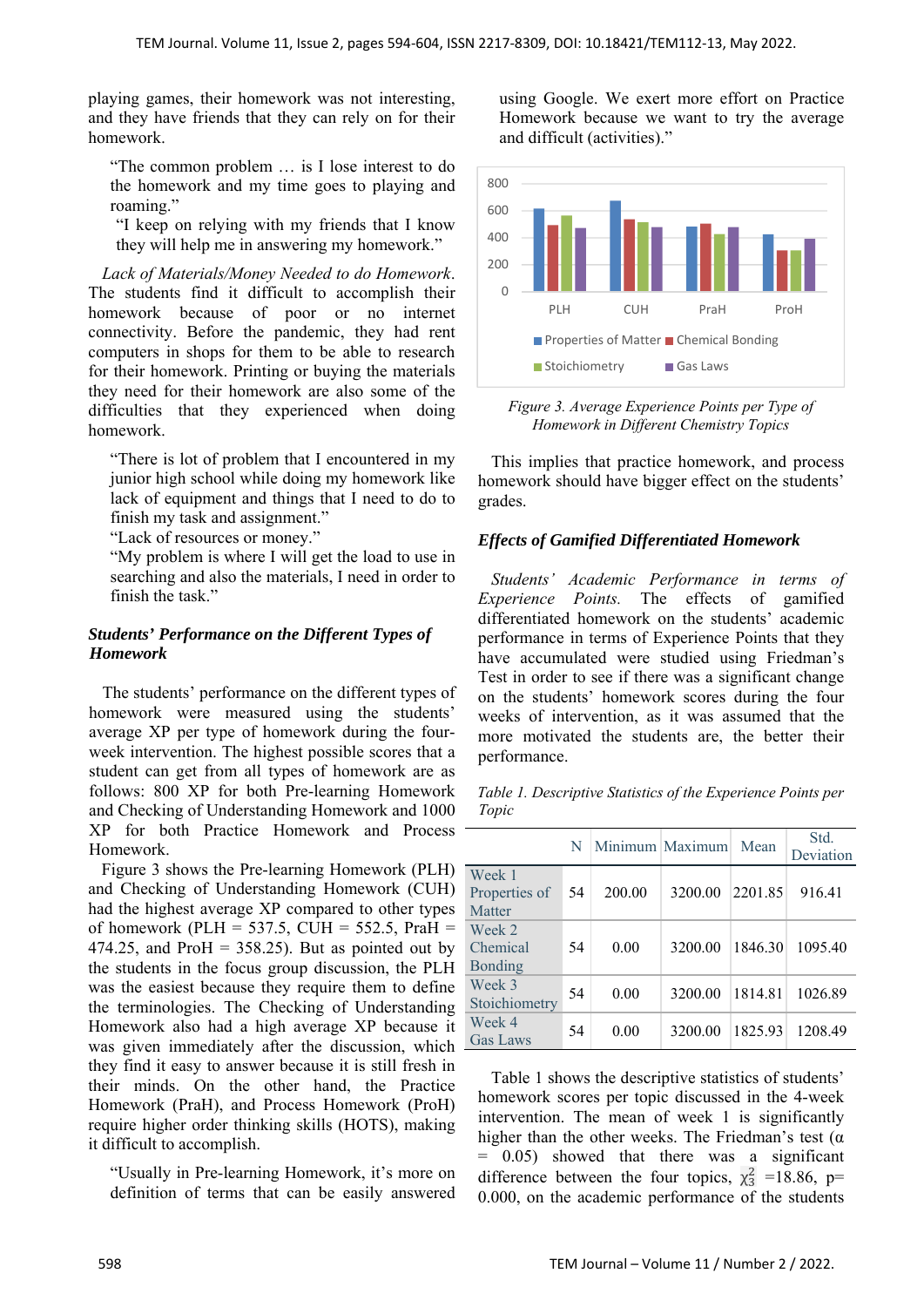during the four weeks of intervention. To see which week the students showed the significant difference, Wilcoxon post-hoc test with Bonferroni correction applied resulting in a significance level set at p=0.0083 was conducted. Table 2 summarizes the result of the post-hoc test.

*Table 2. Summary of Wilcoxon Post-hoc Analysis for Students' Experience Points* 

|               | Week 1<br>Properties of<br>Matter | Week 2<br>Chemical<br>Bonding | Week 3<br>Stoichiometry |
|---------------|-----------------------------------|-------------------------------|-------------------------|
| Week 2        |                                   |                               |                         |
| Chemical      | 0.001                             |                               |                         |
| Bonding       |                                   |                               |                         |
| Week 3        |                                   | 0.699                         |                         |
| Stoichiometry | 0.000                             |                               |                         |
| Week 4        |                                   |                               | 0.986                   |
| Gas Laws      | 0.001                             | 0.856                         |                         |
|               |                                   |                               |                         |

Yildirim [33] suggested that gamification can positively affect the academic performance of the students, which means that we should expect a significant difference in the academic performance of the students between the initial week and the fourth week of intervention implementation. But the Wilcoxon post-hoc analysis revealed that the first week of implementation which covered the lesson on Properties of Matter consistently had the significant difference compared to the other weeks. This shows that the students were highly motivated during the first week of the quarter that they were very eager to gain experience points for their characters in Classcraft, but plateaued from the second to the fourth week of intervention.

#### *Students' Motivation towards Learning Chemistry*

To study the effects of gamified differentiated homework on the motivation of students toward chemistry, the pretest and posttest mean scores of the students per component of the CMQ II questionnaire were compared using paired t-test. The components of the questionnaire are Intrinsic Motivation (IM), Self-Efficacy (SE), Self-Determination (SD), Grade Motivation (GD), and Career Motivation (CM). Table 4 below shows the means per component of the Chemistry Motivation Questionnaire.

Table 3 shows that the means of the pretest and posttest of the components of motivation are relatively close to each other. The mean values in the table show students are already highly motivated to study Chemistry to begin with. This might have something to do with the fact that gamification is just targeting on the extrinsic motivation. The constructs measured by CMQII go beyond extrinsic motivation which may not readily be affected by gamification. In our succeeding discussion, this is further verified

from the student's verbatim response that Chemistry is already an interesting subject matter. If we are going to compare the five different components of motivation, it shows that the students have high scores in all components of motivation (very low – 1.0 to 1.8; low – 1.9 to 2.6; average – 2.7 to 3.4; high  $-3.5$  to 4.2; and very high  $-4.3$  to 5.0), with Intrinsic Motivation and Grade Motivation having the highest scores.

| $\sim$            |                 |      |           |            |        |
|-------------------|-----------------|------|-----------|------------|--------|
| Mean              |                 | N    | Std.      | Std. Error |        |
|                   |                 |      | Deviation | Mean       |        |
| Pair 1            | IM1             | 4.04 | 54        | .55        | .07489 |
|                   | IM2             | 4.06 | 54        | .77        | .10423 |
| Pair 2            | SE <sub>1</sub> | 3.62 | 54        | .76        | .10377 |
|                   | SE <sub>2</sub> | 3.69 | 54        | .81        | .10960 |
| Pair 3            | SD1             | 3.79 | 54        | .63        | .08581 |
|                   | SD2             | 3.87 | 54        | .78        | .10565 |
| Pair <sub>4</sub> | GM1             | 4.06 | 54        | .70        | .09584 |
|                   | GM <sub>2</sub> | 4.16 | 54        | .79        | .10710 |
| Pair 5            | CM1             | 3.88 | 54        | .86        | .11720 |
|                   | CM2             | 3.84 | 54        | 1.00       | .13648 |

*Table 3. Pretest-Posttest Results on the Five Components of CMQII* 

Table 4 shows that there are no significant differences on the five components of the CMQ II even after experiencing gamification and differentiation of homework. Just like in homework completion, it seems counterintuitive for students to not have an increased score on any component of the motivation questionnaire.

*Table 4. Paired Samples Statistics of the Five Components of CMQII* 

|        |                                    |         | 95% Confidence<br>Interval of the<br><b>Difference</b> |         | Sig.<br>$(2-tailed)$ |
|--------|------------------------------------|---------|--------------------------------------------------------|---------|----------------------|
|        |                                    | Lower   | Upper                                                  | t       |                      |
| Pair 1 | IM <sub>1</sub><br>IM2             | $-.266$ | .237                                                   | $-.118$ | .907                 |
| Pair 2 | SE <sub>1</sub><br>SE <sub>2</sub> | $-.341$ | .193                                                   | $-.557$ | .580                 |
| Pair 3 | SD <sub>1</sub><br>SD2             | $-.371$ | .200                                                   | $-.598$ | .552                 |
| Pair 4 | GM1<br>GM2                         | $-.414$ | .214                                                   | $-.640$ | .525                 |
| Pair 5 | CM1<br>$\mathbb{C}\mathsf{M}2$     | $-339$  | .413                                                   | .198    | .844                 |

The focus group discussion shed some light on why this occurred. A student mentioned that chemistry is a really difficult subject that the effect of gamification and differentiation was dampened. The student's answer to the question, "Why do you think there was no improvement in your motivation even though you experienced using Classcraft for a whole quarter?" was: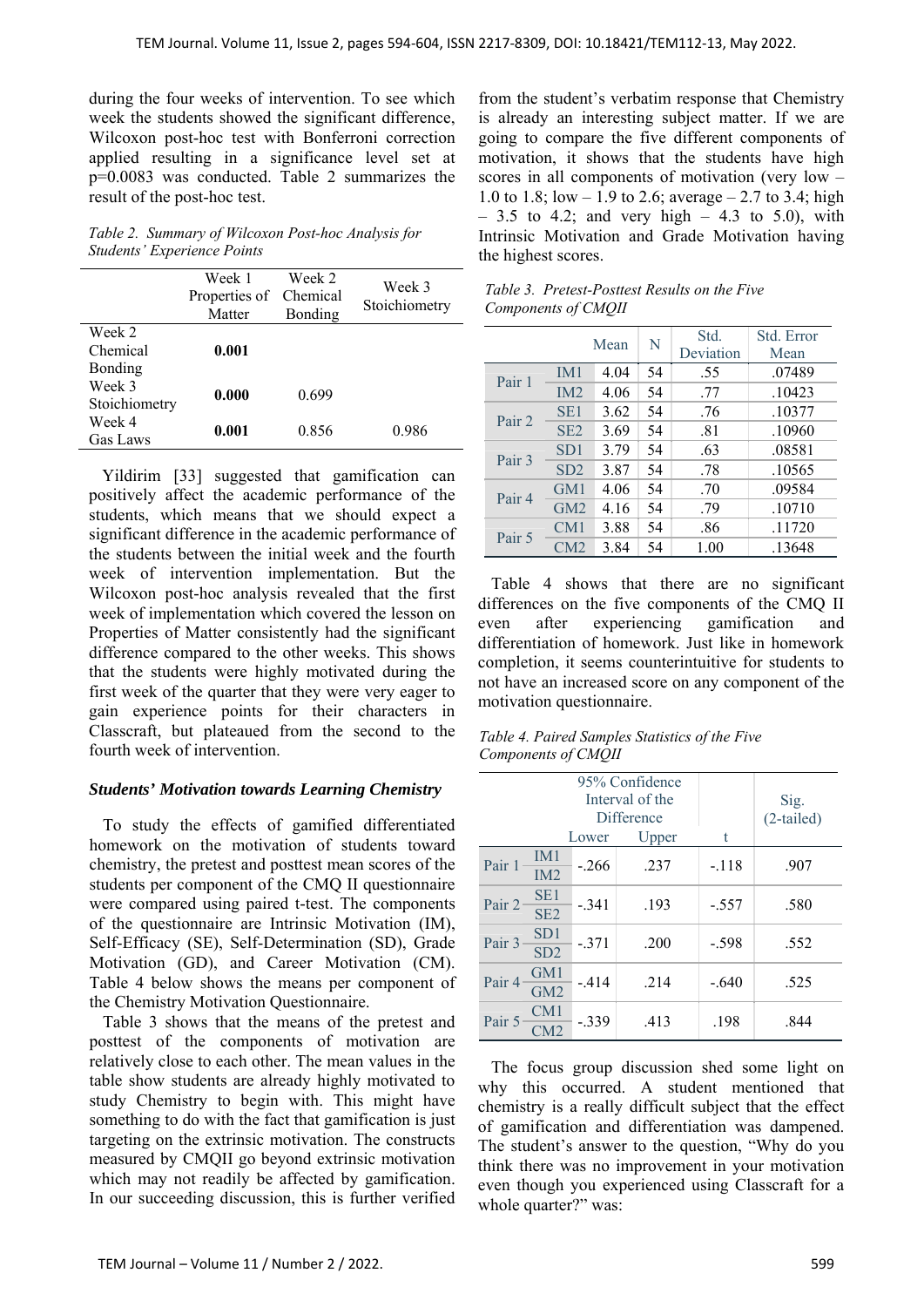"I think it has nothing to do with Classcraft. Because chemistry is already a difficult subject. Although it is interesting, it still is a difficult subject."

It should also be noted that the participants of this study are STEM students. They had grades in math and science that are above 85 and a general average of at least 83. This means that they are already interested in science in the first place. A student answered:

"I think, we were already motivated in the first place. Even though we knew that this subject is really difficult. And at the end of the quarter, we were still motivated because we enjoyed the class discussions and the things that we were doing."

On the other hand, two students responded that they were disappointed with the Boss Battle in Classcraft. The Boss Battle feature of Classcraft is a game-like way of administering formative test to an individual or a group of students and it can only be opened and shared by the teacher. If the students get to answer a question correctly, they can cause damage to the Boss while an incorrect answer can reduce their character's HP. The students cannot access it on their own. A student pointed out that he was already interested in chemistry in the first place. Then, when he heard about Classcraft, he got even more interested to the point that he set a very high expectation on the gaming experience in Classcraft, like that of a role-playing game (RPG). But after two weeks, he learned about the limitations on the gameplay of Classcraft, like the static characters that do not roam around the maps and the limited function of the Boss Battle, which gave him disappointments.

The students also blamed the current learning situation and the online modality. The students were yearning for face-to-face interaction, which they thought could have made learning more interesting.

"And in the current way of learning, it is difficult to discuss the lesson properly without much interaction. It's better to learn chemistry if there is an interaction between the teacher and the students because it is easier to point out (by the teacher) if (the students) understood the lesson or not."

"In this modality, it is difficult to learn something by heart because it feels like to learn, you just have to submit and submit paper works or outputs. That's how it felt."

#### *Students' Homework Completion*

The gamification and differentiation of homework tasks are expected to increase the students' engagement. The pie graphs below show the number of students (in percentage) who submitted their homework tasks ahead of the deadline, on-time, late, and no submission.

Data from the pie graphs showed the increasing number of late and no submissions as the weeks went by (please see Figure 4). This is counterintuitive since there are rewards given to students who submit their outputs early. With the help of the focus group discussion, it was revealed that the reason was that during the start of the quarter, there were few learning activities given to them by their other teachers, giving them more time to work on



*Figure 4. Students' Homework Completion for Weeks 1 to 4* 

the homework tasks in chemistry. But as the weeks progressed, the lessons became more difficult and they received more learning activities from their other subjects, causing them to commit late or no submissions. As one student stated in the focus group discussion, "As the lessons progressed, the activities got more difficult. Other subjects also contributed. There were many learning tasks."

#### *Students' Perception on the Use of Gamified Differentiated Homework*

To determine the students' perception about the use of gamified differentiated homework, students were asked three questions: (1) What did they like about gamified differentiated homework? (2) What did they not like about gamified differentiated homework? and (3) How did gamified differentiated homework helped them in studying General Chemistry?

#### *What did they like about gamified differentiated homework?*

The students mentioned in the focus group discussion several areas in gamified differentiated homework that they like, but mostly, on the use of Classcraft since it was the platform used to gamify the lesson. These are the following:

- 1. Avatar customization;
- 2. Rewards for early submission;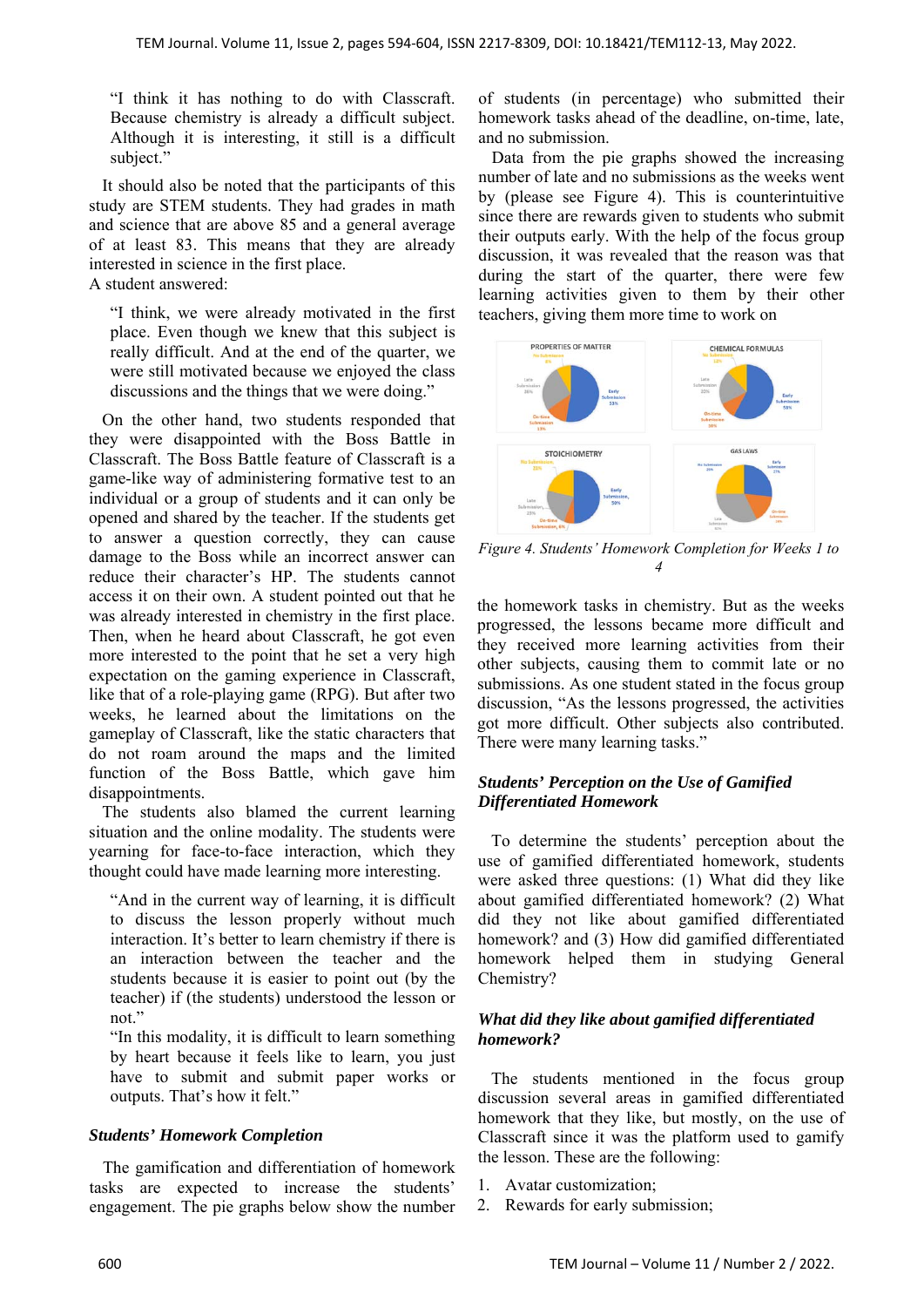- 3. Levelling up of character;
- 4. Feedback system;
- 5. Boss Battle;
- 6. Organized Learning Quests;
- 7. Differentiated activities.

The students liked the avatar customization because it gave them a sense of ownership. It gave them a venue to express themselves and be motivated to work hard on their homework so that they could get extra GPs to purchase equipment and pets to improve the appearance of their avatar. The reward system in the Learning Quests encouraged them to submit their outputs earlier. Levelling up their characters also gave them a sense of accomplishment. Some students said:

"Because of that element, I became more eager to submit my outputs and submit it earlier to get more points so that I could improve my equipment and my pets."

"It encourages students to immediately answer their homework and submit it early to get (extra) points. And when they get the extra points, they get to level up."

They also liked the feedback system because it gave them a feeling that the teacher is really looking into their work and they really appreciated it.

"In that way, you are able to point out our mistakes and what we should correct. And then I also really appreciate your effort to give us feedbacks because I noticed, of all of our teachers, you are so diligent in giving feedbacks to our outputs, and I really appreciate it."

The Boss Battle also encouraged them to cooperate with their teammates to earn more XPs and GPs.

"There was more thrill when we did our quiz that way (Boss Battle). Aside from that, we can also get extra points if all of our group members got the answers correctly."

The organized Learning Quests allowed them to track their progress on the lesson and their outputs.

"All of the activities are organized. For example, in every weekly lesson, and all of those activities are found in one location, they are organized. The next lessons are also organized in the same manner. For me, it's easier to get back to those activities, and it is effective that way."

"The progression is laid out: every time I submit my output, whenever I finish a quest, I get to unlock a new one. For me, it's satisfying to look at it and it's more motivating to work on our module because we can see that we are progressing, unlike when we just submit our work."

And lastly, the students liked the differentiated activities available for them to choose from, particularly, the Practice Homework. This gave them the freedom to choose which activity they think they could accomplish based on their own assessment of their own skills. And since they were only required to answer the Easy Practice Homework and there are no negative consequences if they get incorrect answers in the Average and Difficult Practice Homework (just extra XP and GP if they got it correctly), they were encouraged to challenge themselves and try to solve more difficult tasks.

"You are giving options on what to take: Easy, Average, or Difficult, which something that our other teachers haven't done yet. What's good about it is that we can assess how far our skills can go."

# *What did they not like about gamified differentiated homework?*

There were some issues that the students experienced while using Classcraft. It was difficult to create and access their account even though their access codes were correct. The students also noticed that it was more difficult to open Classcraft using the mobile app compared to opening it using the browser. The students also gave some suggestions on how the platform could be upgraded to improve their gaming and learning experience. The Boss Battle should be accessible to the students outside the class period. In the current setup, only the teacher could access the Boss Battle feature at pick the student or group of students who could fight the Boss. If this feature could be accessible to the students, they could have an equal chance with other students to gain extra XP and GP. This would also give Classcraft an RPG feeling that a lot of students love. Another thing is that the mobile app should have a notification feature that informs the students about the new quests and deadlines they have to meet. But to compensate for this, we informed the students about the available tasks in Classcraft through our group chat. Classcraft should also have some recommendation on the amount of GP the teacher should give the students for every XP that the students can earn. In this way, the students will have a limited GP that the students should plan on how to use to customize their avatar.

In the previous sections of this study, it was revealed that, based on the result of the questionnaire, gamified differentiated homework had no significant effect on students' performance and motivation due to some factors. But the question on how gamified differentiated homework helped them in studying General Chemistry revealed that there are some experiences not covered and measured by the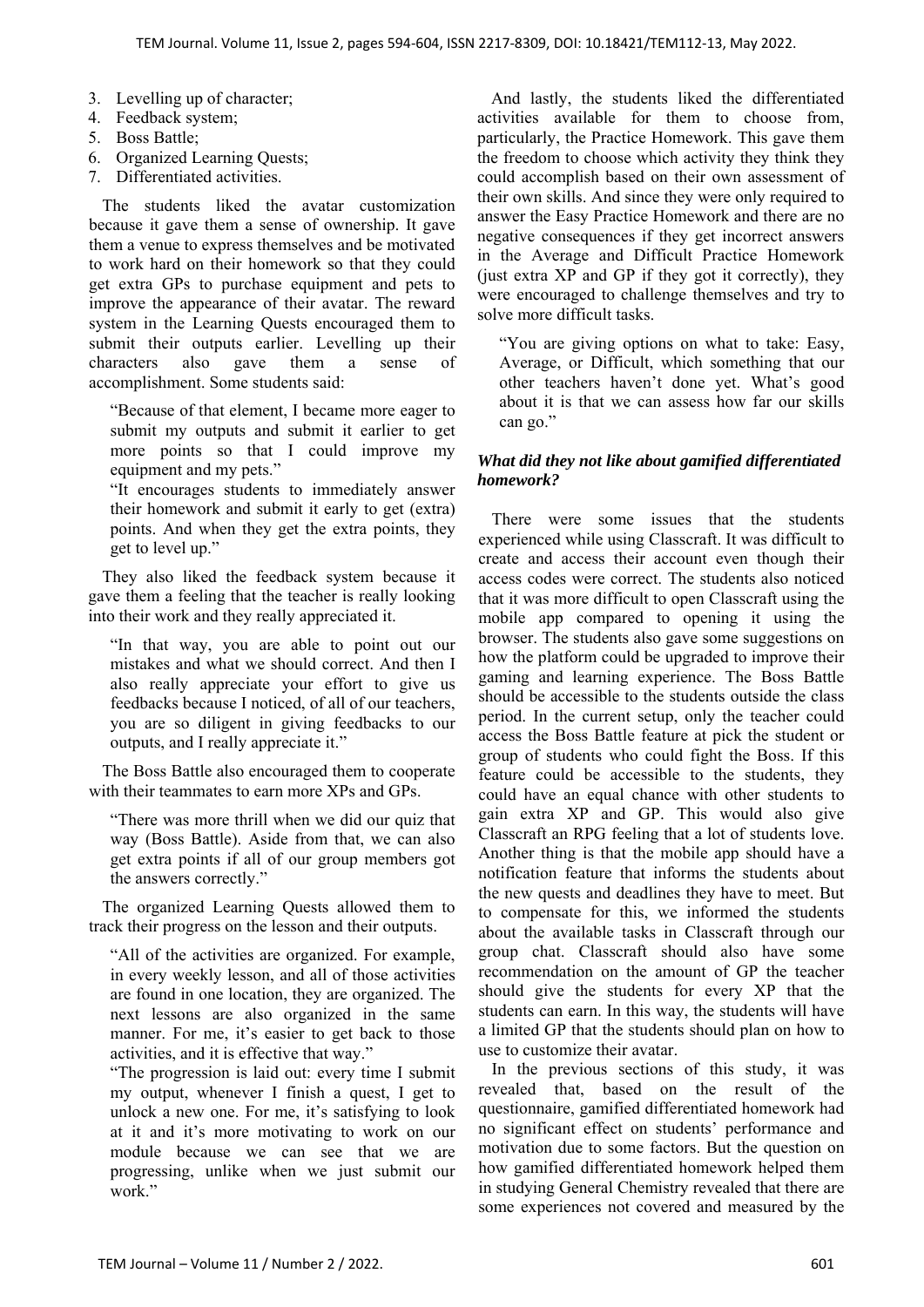questionnaire. The students mentioned that the extra points for early submission motivated them to work harder on their outputs so that they could customize their avatar. The organized Learning Quests made them felt "satisfied and motivated" as they could see how they were progressing in their work. The types of homework (i.e., Pre-learning Homework, Checking of Understanding Homework, Practice Homework, and Process Homework) also helped them better understand the lesson because of the scaffolding effect of the sequence of applications. And lastly, the different levels of Practice Homework (i.e., easy, average, and difficult) gave them a chance to test how far they have learned the lesson.

# **4. Conclusion**

The analysis of the data gathered revealed the following:

The students' existing problems concerning homework are: (1) too much household chores and school activities/tasks; (2) time management; (3) unmet learning competencies and vague instructions from the teacher; (4) lack of motivation; and (5) lack of materials/money needed to do homework. Numbers 1 and 3 are quite unique and were not mentioned in the literature and worth noting for future studies. As mentioned by Bennett and Kalish [17], the amount of homework given to the students should be minimized, but the amount of household chores should also be monitored so that the students could still have enough time for the school and personal activities. School heads may look for ways to regulate the amount of homework tasks given to students. And when teachers observe that the students are having difficulty managing their time, they should consider having a dialogue with their parents in order to tailor the steps both teachers and parents can undertake. The lack of motivation in doing homework as a pre-existing problem among students implies the usual way teachers administer their homework is no longer effective [14].

When compared using Friedman's test and Wilcoxon post-hoc, it was revealed that the Prelearning Homework had significant difference compared with Checking of Understanding Homework, Practice Homework and Process Homework in terms of XP scores which means that the students are having a hard time working on Checking of Understanding Homework, Practice Homework, and Process Homework since these involved more work than Pre-learning Homework. This implies that the Checking of Understanding Homework, Practice Homework, and Process Homework should have higher bearing compared on the students' grades.

In terms of the effects of gamified differentiated homework on the academic performance of the students with regards to Experience Points, the students did not show improved academic performance as the weeks progressed. Their performance was more dependent on the difficulty of the lesson. It was revealed that the students had significant performance in the first week lesson compared to other lessons. When it comes to the effects of gamified differentiated homework on the homework completion in terms of the percent of early, on-time, late, and no submissions, the students had increasing percentage of late and no submission as the weeks progressed. The focus group discussion revealed that the amount of work that the students are working on and the increasing difficulty of the lessons caused the students to have an increase in late and no submission of homework. The paired ttest analysis of the Chemistry Motivation Questionnaire showed that there was no significant difference before and after the implementation of the intervention. The results of the quantitative data seemed to contradict the studies done by Yıldırım & Şen [33] and Lister [30] which stated that gamification can improve student performance/achievement and motivation. The focus group discussion revealed several reasons for such result, which included the difficult nature of chemistry, the inherent motivation of STEM students in science despite the difficulty of studying chemistry, some problems and issues the students experienced when using Classcraft, and the modality which the class was using.

And lastly, the students' perception on the use of gamified differentiated homework, the students expressed that they liked the avatar customization, rewards for early submission, levelling up of character, feedback system, Boss Battle, and organized Learning Quests that they observed in Classcraft, the gamification platform used in the study. They also liked it when they were given options on the difficulty of tasks that they want to engage on, particularly on the Practice Homework. On the other hand, they voiced out some problems and issues that they experienced in the platform that should be dealt with by the developers in the future. These include the difficulty in creating and accessing their account even though their access codes were correct, the poor performance of the mobile app compared when Classcraft is opened using a browser, the accessibility of the Boss Battle to all students even without the aid of the teacher, the GP recommendations for certain XP gained by the students, and the notification feature that alerts the students on the latest quests and deadline of submission in Classcraft. Students improved in terms of their interest in doing homework, experience of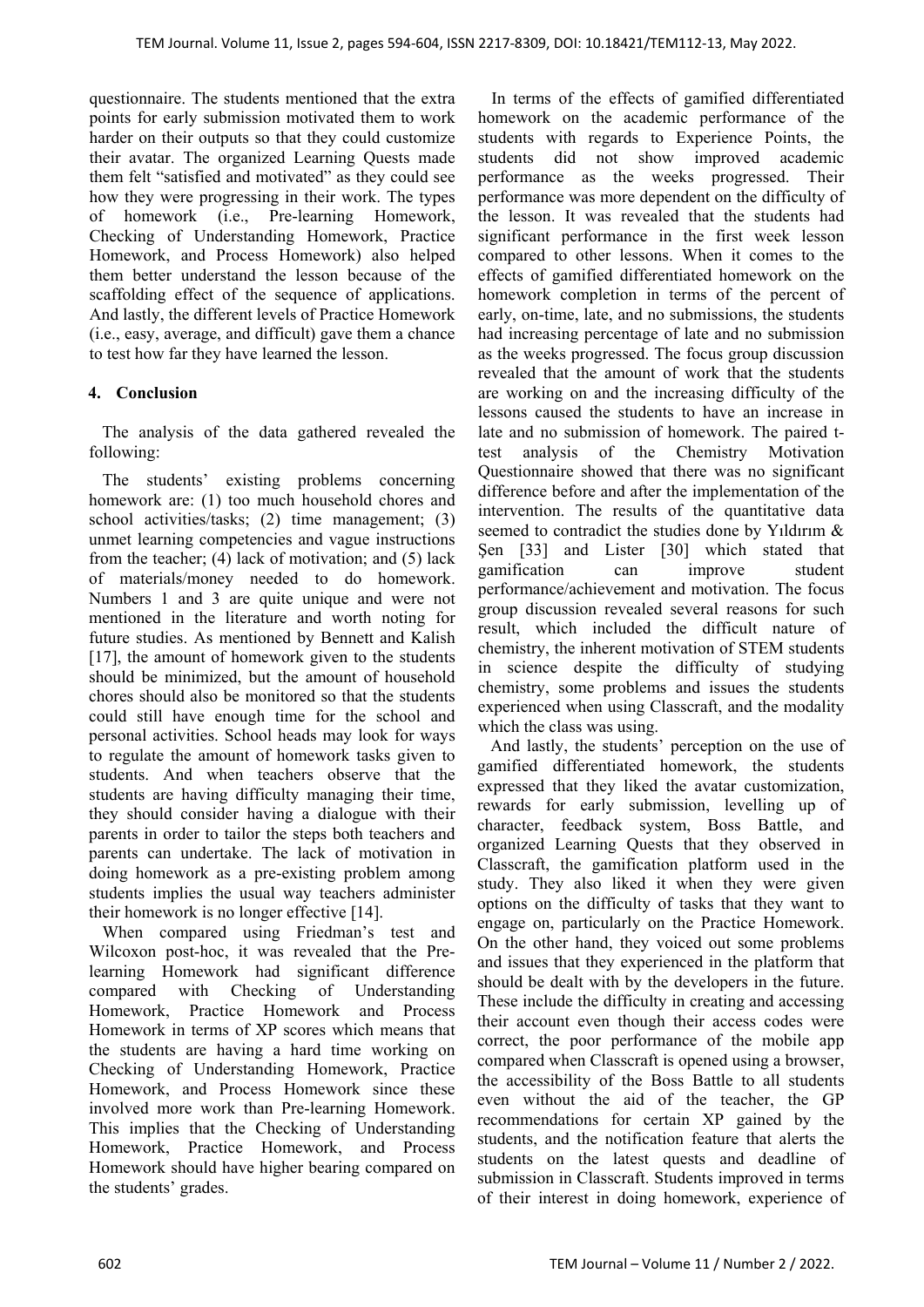rewards and recognitions to those who do well in homework, and being given options on how much and how difficult our homework tasks would be which are attributed to gamified differentiated homework.

Even though the motivation of the students did not significantly improve based on the result of the CMQ II because of some factors, the perception of the students on the use of gamified differentiated homework showed that it made the learning of General Chemistry 1 fun and interesting. It is also worth noting that differentiation of homework tasks or giving the students options was specifically mentioned by the students in the focus group discussion, and this should be considered whenever we are developing learning materials for our students.

#### **Acknowledgements**

*I would like to express my deepest and sincerest gratitude to the Department of Science and Technology – Science Education Institute (DOST-SEI) for the scholarship grant.* 

#### **References**

- [1]. Gill, B. P., & Schlossman, S. L. (2004). Villain or savior? The American discourse on homework, 1850- 2003. *Theory Into Practice*, *43*(3), 174-181. https://doi.org/10.1353/tip.2004.0035.
- [2]. Tupas, F. P., & Linas-Laguda, M. (2020). Blended Learning–An Approach in Philippine Basic Education Curriculum in New Normal: A Review of. *Universal Journal of Educational Research*, *8*(11), 5505-5512. DOI: 10.13189/ujer.2020.081154
- [3]. Cervantes, D., & The Philippine Star. (2020). *Group assails DepEd, cites 17 student suicide cases*. Retrieved from: https://www.philstar.com/headlines/2020/10/28/20528 34/group-assails-deped-cites-17-student-suicide-cases. [accessed: 10 November 2021].
- [4]. Nicholls, A., & CNN Philippines. (2020). DepEd wants to limit assignments in blended learning to avoid student burnout. Retrieved from: https://cnnphilippines.com/news/2020/10/12/DepEdlimit-assignments-student-burnout- .html?fbclid=IwAR0ITh9RSHxdusSSwVmw7dhjTIiD6P3gd-BMU0wcYDcnNdHSOTESpeKujg. [accessed: 30 October 2021].
- [5]. Cooper, H. (1989). Synthesis of research on homework. *Educational leadership*, *47*(3), 85-91.
- [6]. Cooper, H., Robinson, J. C., & Patall, E. A. (2006). Does homework improve academic achievement? A synthesis of research, 1987-2003. *Review of educational research*, *76*(1), 1-62. https://doi.org/10.3102/00346543076001001
- [7]. Epstein, J. L., & Van Voorhis, F. L. (2001). More than minutes: Teachers' roles in designing homework. *Educational psychologist*, *36*(3), 181-193. https://doi.org/10.1207/S15326985EP3603\_4
- [8]. Minke, T. A. (2017). Types of homework and their effect on student achievement. Retrieved from: https://repository.stcloudstate.edu/cgi/viewcontent.cgi ?article=1030&context=ed\_etds. [accessed: 10 November 2021].
- [9]. Metwally, A. H. S., Yousef, A. M. F., & Wang, Y. (2020). Learning Analytics and Perceived Experience of Gamifying Homework Assignments. In CSEDU (1) (pp. 673-683).
- [10]. Fernández-Alonso, R., Álvarez-Díaz, M., Suárez-Álvarez, J., & Muñiz, J. (2017). Students' Achievement and Homework Assignment Strategies. *Frontiers in Psychology*, *8*, 286-286. https://doi.org/10.3389/fpsyg.2017.00286
- [11]. Fan, H., Xu, J., Cai, Z., He, J., & Fan, X. (2017). Homework and students' achievement in math and science: A 30-year meta-analysis, 1986– 2015. *Educational Research Review*, *20*, 35-54. https://doi.org/10.1016/j.edurev.2016.11.003
- [12]. Hattie, J., & Zierer, K. (2018). *10 Mindframes for visible learning, teaching and success*. Routledge: New York, N.Y., USA. https://doi.org/10.4324/9781315206387-11
- [13]. Bas, G., Senturk, C., & Cigerci, F. M. (2017). Homework and academic achievement: A metaanalytic review of research. *Issues in Educational Research*, *27*(1), 31-50.
- [14]. Bempechat, J., Li, J., Neier, S. M., Gillis, C. A., & Holloway, S. D. (2011). The homework experience: Perceptions of low-income youth. *Journal of Advanced Academics*, *22*(2), 250-278.
- [15]. Kralovec, E., & Buell, J. (2001). *The end of homework: How homework disrupts families, overburdens children, and limits learning*. Beacon Press.
- [16]. OECD. (2014). Does homework perpetuate inequities in education?. *PISA in focus*. Retrieved from: https://www.oecdilibrary.org/docserver/5jxrhqhtx2xten.pdf?expires=1648849785&id=id&accname=guest &checksum=B0562E832A284FE5DD63CFE985F75 3F2 [accessed: 13 November 2021].
- [17]. Bennett, S., & Kalish, N. (2006). *The Case Against Homework: How Homework Is Hurting Our Children and What We Can Do About It*. Harmony.
- [18]. Kohn, A. (2006). *The homework myth: Why our kids get too much of a bad thing*. Da Capo Lifelong Books.
- [19]. Tomlinson, C. A. (2000). Differentiation of Instruction in the Elementary Grades. ERIC Digest.
- [20]. Morgan, H. (2014). Maximizing student success with differentiated learning. *The Clearing House: A Journal of Educational Strategies, Issues and Ideas*, *87*(1), 34-38. https://doi.org/10.1080/00098655.2013.832130